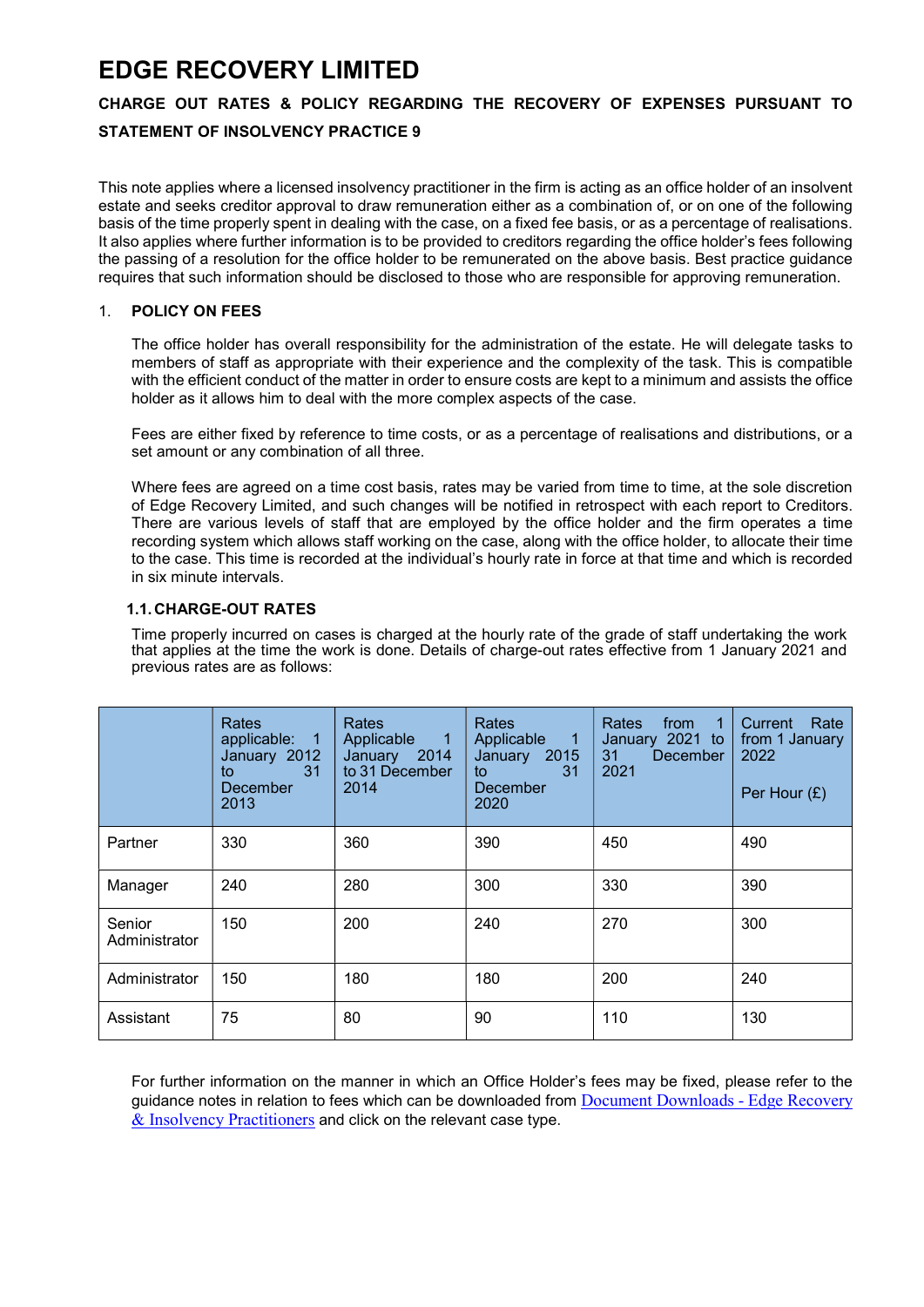#### 1.2. FIXED AND % FEES

Where fees are authorised and approved as a fixed fee this fee is to cover the costs incurred by the Insolvency Practitioner and his staff and does not include any additional direct costs.

Should remuneration be charged as a percentage of realisations, this is based on an estimate of the percentage that the office holder believes reflects the risk that he is taking of not achieving any realisations, the nature of the assets involved, the complexity of the case and the anticipated benefit for the creditors. No additional direct costs are included.

A fixed or % fee provides creditors with certainty as to costs and the specific complexities of a case are taken into account when agreeing the basis of the fee to ensure a fair and reasonable fee is sought.

### 2. RECOVERY OF EXPENSES

An expense is a cost which is directly attributable to the estate and which is neither an office holder's remuneration nor a distribution to creditors or members. Expenses can include disbursements, payments met by the office holder and subsequently recovered from the estate, and are divided into those that do not need approval before they are charged to the estate (category 1) and those that do (category 2).

Category 1 expenses are payments to independent third parties and do not have to be approved prior to payment, but when reporting to the creditors committee and creditors during the course of the liquidation the actual expenses incurred will be compared with the original estimate provided with any material difference explained (e.g. where legal costs rise due to escalated recovery action).

Category 2 expenses are payments to associates, or parties with a professional or personal relationship, or payments which have an element of shared costs. These expenses require approval in the same manner as an office holder's remuneration. This will include any case related travel or subsistence incurred by staff working on this case. Where it is necessary for staff to travel from the office, business mileage may be charged at the HMRC rate of 45p per mile.

An estimate of expenses (including disbursements) is provided to creditors when the basis of the officeholder's fees are approved.

| <b>Expenses</b>                                                                                                                                                                                             | Charge                                                       |
|-------------------------------------------------------------------------------------------------------------------------------------------------------------------------------------------------------------|--------------------------------------------------------------|
| <b>Category 1</b>                                                                                                                                                                                           |                                                              |
| Bond                                                                                                                                                                                                        | At cost                                                      |
| <b>Statutory Advertising</b>                                                                                                                                                                                | At cost                                                      |
| Postage                                                                                                                                                                                                     | At cost                                                      |
| External storage                                                                                                                                                                                            | At cost                                                      |
| Other travel charges are recharged at 100% of the fare/cost incurred<br>by the office holder, his staff or relevant party                                                                                   | At<br>in<br>cost<br>accordance<br>with<br>internal policy    |
| other miscellaneous disbursements,<br>Subsistence<br>where<br>and<br>any<br>appropriately incurred, are charged/recharged at 100% of the cost incurred<br>by the office holder, his staff or relevant party | Иt<br>cost<br>in.<br>with<br>laccordance<br>linternal policy |
| <b>Category 2</b>                                                                                                                                                                                           |                                                              |
| Mileage (where any staff of office holder uses their own vehicle)                                                                                                                                           | 45p/mile                                                     |

The expenses recovered by Edge Recovery Limited are as follows:-